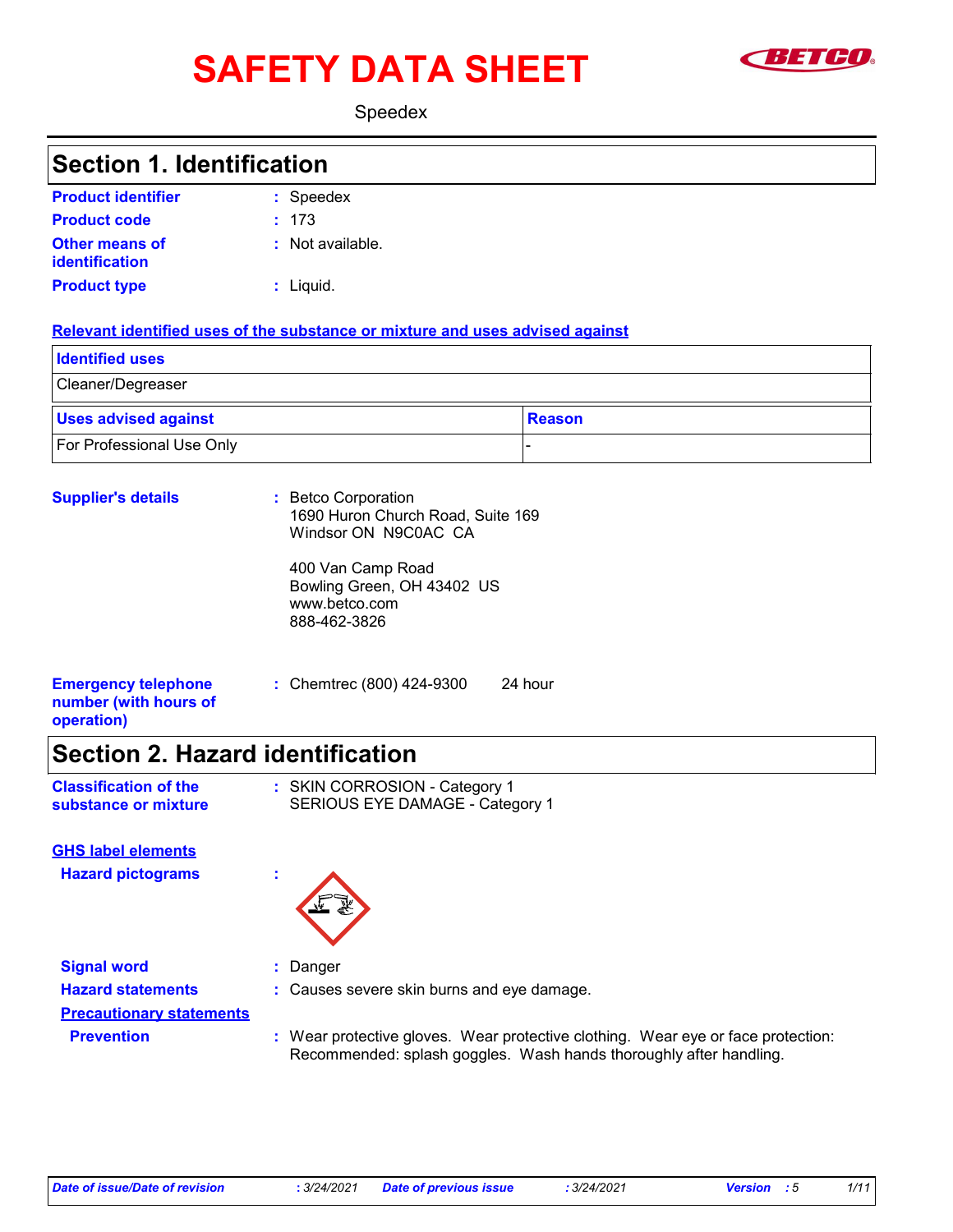# **Section 2. Hazard identification**

| <b>Response</b> | : IF INHALED: Remove person to fresh air and keep comfortable for breathing.<br>Immediately call a POISON CENTER or physician. IF SWALLOWED: Immediately<br>call a POISON CENTER or physician. Rinse mouth. Do NOT induce vomiting. IF<br>ON SKIN (or hair): Take off immediately all contaminated clothing. Rinse skin with<br>water. Wash contaminated clothing before reuse. Immediately call a POISON<br>CENTER or physician. IF IN EYES: Rinse cautiously with water for several minutes.<br>Remove contact lenses, if present and easy to do. Continue rinsing. Immediately<br>call a POISON CENTER or physician. |
|-----------------|-------------------------------------------------------------------------------------------------------------------------------------------------------------------------------------------------------------------------------------------------------------------------------------------------------------------------------------------------------------------------------------------------------------------------------------------------------------------------------------------------------------------------------------------------------------------------------------------------------------------------|
| <b>Storage</b>  | : Store locked up.                                                                                                                                                                                                                                                                                                                                                                                                                                                                                                                                                                                                      |
| <b>Disposal</b> | Dispose of contents and container in accordance with all local, regional, national<br>and international regulations.                                                                                                                                                                                                                                                                                                                                                                                                                                                                                                    |

# **Section 3. Composition/information on ingredients**

| Substance/mixture                       | : Mixture        |
|-----------------------------------------|------------------|
| <b>Other means of</b><br>identification | : Not available. |

| <b>Ingredient name</b>    | $%$ (w/w) | <b>CAS number</b> |
|---------------------------|-----------|-------------------|
| 2-(2-butoxyethoxy)ethanol | 5 - 10    | 112-34-5          |

**There are no additional ingredients present which, within the current knowledge of the supplier and in the concentrations applicable, are classified as hazardous to health or the environment and hence require reporting in this section.**

**Occupational exposure limits, if available, are listed in Section 8.**

### **Section 4. First-aid measures**

| <b>Description of necessary first aid measures</b> |                                                                                                                                                                                                                                                                                                                                                                                                                                                                                                                                                                                                                                                                                                                                       |
|----------------------------------------------------|---------------------------------------------------------------------------------------------------------------------------------------------------------------------------------------------------------------------------------------------------------------------------------------------------------------------------------------------------------------------------------------------------------------------------------------------------------------------------------------------------------------------------------------------------------------------------------------------------------------------------------------------------------------------------------------------------------------------------------------|
| <b>Eye contact</b>                                 | : Get medical attention immediately. Call a poison center or physician. Immediately<br>flush eyes with plenty of water, occasionally lifting the upper and lower eyelids.<br>Check for and remove any contact lenses. Continue to rinse for at least 10 minutes.<br>Chemical burns must be treated promptly by a physician.                                                                                                                                                                                                                                                                                                                                                                                                           |
| <b>Inhalation</b>                                  | : Get medical attention immediately. Call a poison center or physician. Remove<br>victim to fresh air and keep at rest in a position comfortable for breathing. If it is<br>suspected that fumes are still present, the rescuer should wear an appropriate mask<br>or self-contained breathing apparatus. If not breathing, if breathing is irregular or if<br>respiratory arrest occurs, provide artificial respiration or oxygen by trained personnel.<br>It may be dangerous to the person providing aid to give mouth-to-mouth<br>resuscitation. If unconscious, place in recovery position and get medical attention<br>immediately. Maintain an open airway. Loosen tight clothing such as a collar, tie,<br>belt or waistband. |
| <b>Skin contact</b>                                | Get medical attention immediately. Call a poison center or physician. Flush<br>contaminated skin with plenty of water. Remove contaminated clothing and shoes.<br>Wash contaminated clothing thoroughly with water before removing it, or wear<br>gloves. Continue to rinse for at least 10 minutes. Chemical burns must be treated<br>promptly by a physician. Wash clothing before reuse. Clean shoes thoroughly<br>before reuse.                                                                                                                                                                                                                                                                                                   |
| <b>Ingestion</b>                                   | : Get medical attention immediately. Call a poison center or physician. Wash out<br>mouth with water. Remove dentures if any. Remove victim to fresh air and keep at<br>rest in a position comfortable for breathing. If material has been swallowed and the<br>exposed person is conscious, give small quantities of water to drink. Stop if the<br>exposed person feels sick as vomiting may be dangerous. Do not induce vomiting<br>unless directed to do so by medical personnel. If vomiting occurs, the head should<br>be kept low so that vomit does not enter the lungs. Chemical burns must be treated<br>promptly by a physician. Never give anything by mouth to an unconscious person.                                    |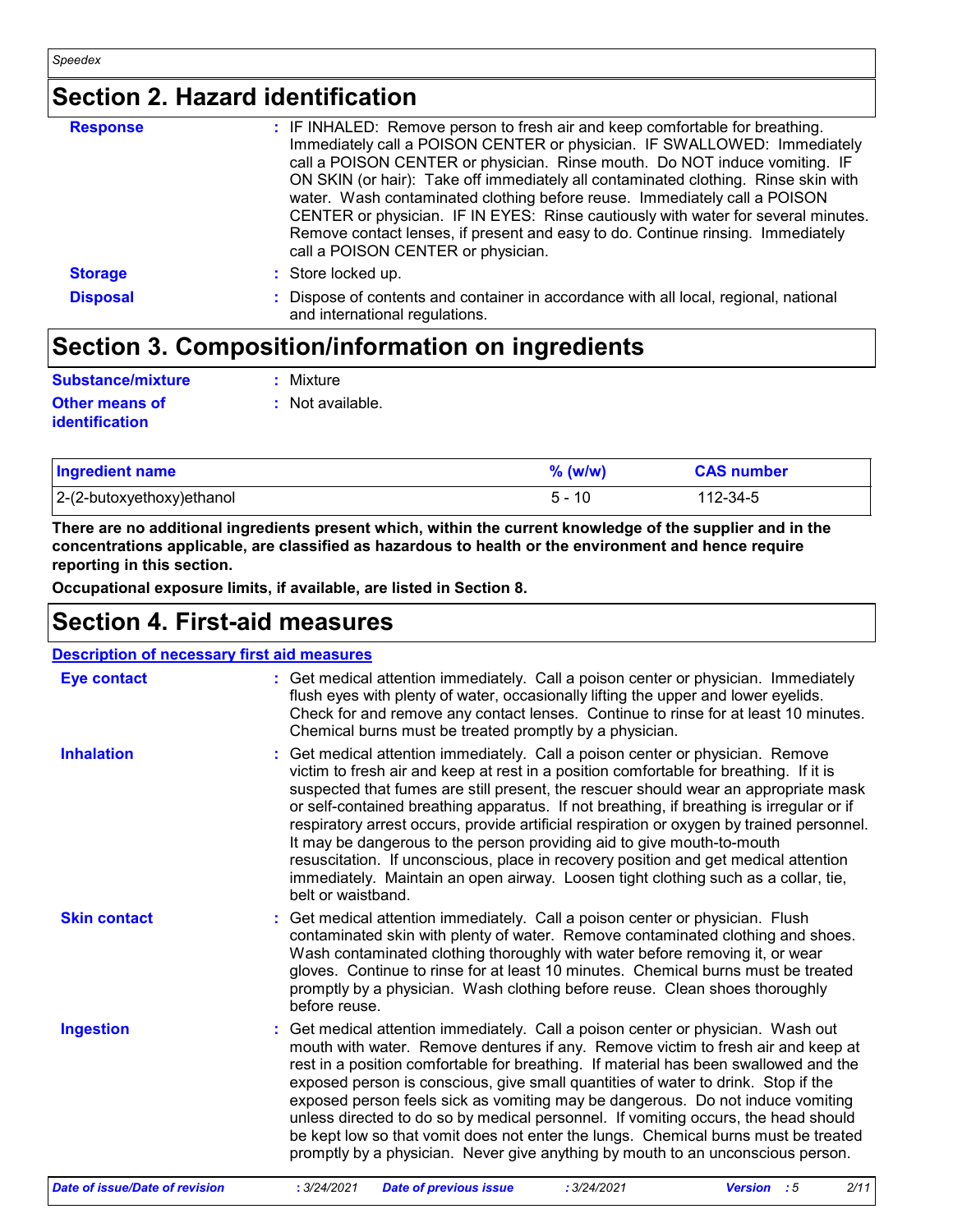**Section 4. First-aid measures**

If unconscious, place in recovery position and get medical attention immediately. Maintain an open airway. Loosen tight clothing such as a collar, tie, belt or waistband.

| Most important symptoms/effects, acute and delayed |                                                                                                                                                                                                                                                                                                                                                                                                                 |
|----------------------------------------------------|-----------------------------------------------------------------------------------------------------------------------------------------------------------------------------------------------------------------------------------------------------------------------------------------------------------------------------------------------------------------------------------------------------------------|
| <b>Potential acute health effects</b>              |                                                                                                                                                                                                                                                                                                                                                                                                                 |
| <b>Eye contact</b>                                 | : Causes serious eye damage.                                                                                                                                                                                                                                                                                                                                                                                    |
| <b>Inhalation</b>                                  | : No known significant effects or critical hazards.                                                                                                                                                                                                                                                                                                                                                             |
| <b>Skin contact</b>                                | : Causes severe burns.                                                                                                                                                                                                                                                                                                                                                                                          |
| <b>Ingestion</b>                                   | : No known significant effects or critical hazards.                                                                                                                                                                                                                                                                                                                                                             |
| <b>Over-exposure signs/symptoms</b>                |                                                                                                                                                                                                                                                                                                                                                                                                                 |
| <b>Eye contact</b>                                 | : Adverse symptoms may include the following:<br>pain<br>watering<br>redness                                                                                                                                                                                                                                                                                                                                    |
| <b>Inhalation</b>                                  | : No specific data.                                                                                                                                                                                                                                                                                                                                                                                             |
| <b>Skin contact</b>                                | : Adverse symptoms may include the following:<br>pain or irritation<br>redness<br>blistering may occur                                                                                                                                                                                                                                                                                                          |
| <b>Ingestion</b>                                   | : Adverse symptoms may include the following:<br>stomach pains                                                                                                                                                                                                                                                                                                                                                  |
|                                                    | Indication of immediate medical attention and special treatment needed, if necessary                                                                                                                                                                                                                                                                                                                            |
| <b>Notes to physician</b>                          | : Treat symptomatically. Contact poison treatment specialist immediately if large<br>quantities have been ingested or inhaled.                                                                                                                                                                                                                                                                                  |
| <b>Specific treatments</b>                         | : No specific treatment.                                                                                                                                                                                                                                                                                                                                                                                        |
| <b>Protection of first-aiders</b>                  | : No action shall be taken involving any personal risk or without suitable training. If it<br>is suspected that fumes are still present, the rescuer should wear an appropriate<br>mask or self-contained breathing apparatus. It may be dangerous to the person<br>providing aid to give mouth-to-mouth resuscitation. Wash contaminated clothing<br>thoroughly with water before removing it, or wear gloves. |

**See toxicological information (Section 11)**

### **Section 5. Fire-fighting measures**

| <b>Extinguishing media</b>                             |                                                                                                                                                                                                     |
|--------------------------------------------------------|-----------------------------------------------------------------------------------------------------------------------------------------------------------------------------------------------------|
| <b>Suitable extinguishing</b><br>media                 | : Use an extinguishing agent suitable for the surrounding fire.                                                                                                                                     |
| <b>Unsuitable extinguishing</b><br>media               | : None known.                                                                                                                                                                                       |
| <b>Specific hazards arising</b><br>from the chemical   | : In a fire or if heated, a pressure increase will occur and the container may burst.                                                                                                               |
| <b>Hazardous thermal</b><br>decomposition products     | : Decomposition products may include the following materials:<br>carbon dioxide<br>carbon monoxide                                                                                                  |
| <b>Special protective actions</b><br>for fire-fighters | : Promptly isolate the scene by removing all persons from the vicinity of the incident if<br>there is a fire. No action shall be taken involving any personal risk or without<br>suitable training. |
| <b>Date of issue/Date of revision</b>                  | 3/11<br>: 3/24/2021<br><b>Date of previous issue</b><br>: 3/24/2021<br>: 5<br><b>Version</b>                                                                                                        |

*Speedex*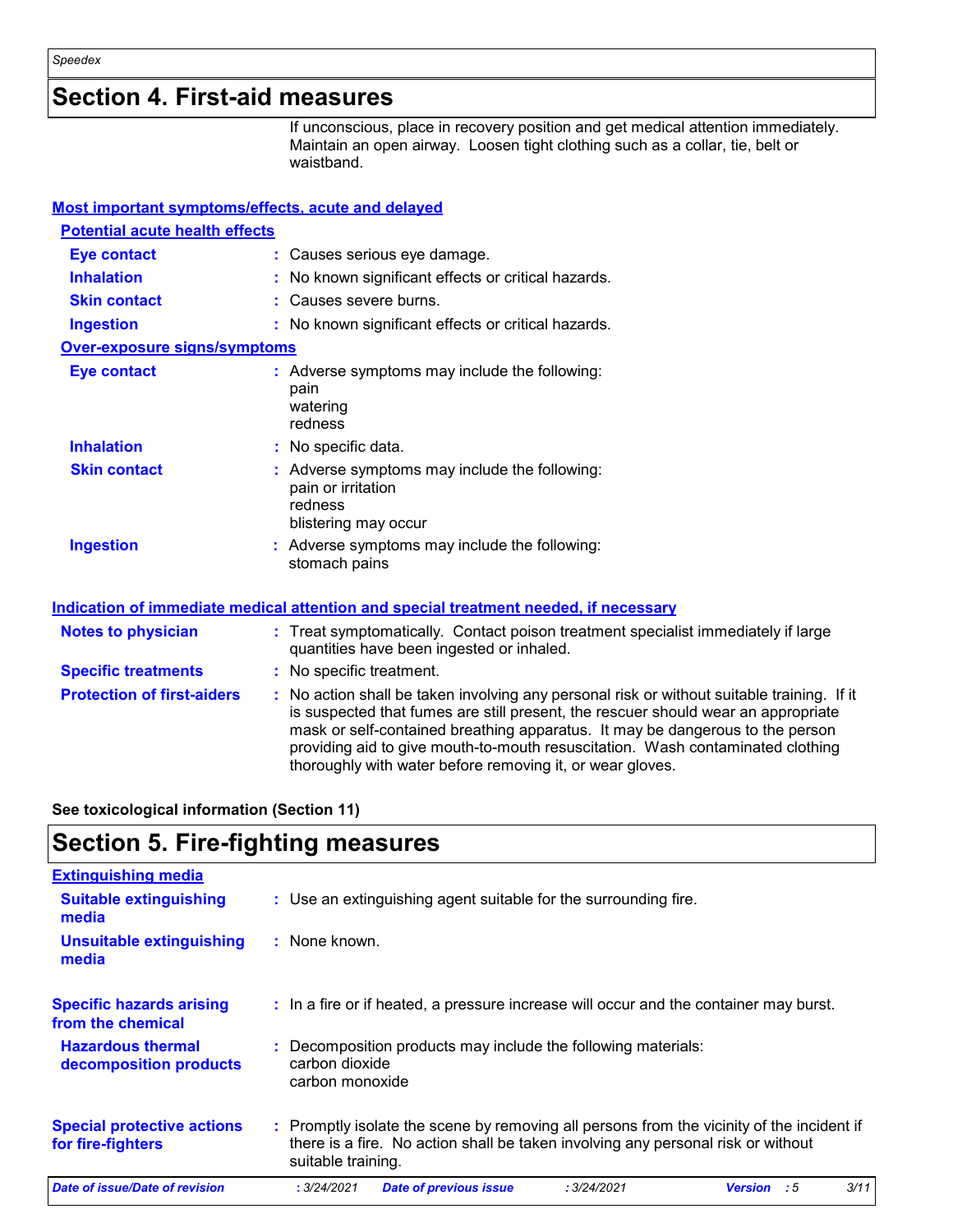# **Section 5. Fire-fighting measures**

**Special protective equipment for fire-fighters** Fire-fighters should wear appropriate protective equipment and self-contained **:** breathing apparatus (SCBA) with a full face-piece operated in positive pressure mode.

### **Section 6. Accidental release measures**

|                                                              | <b>Personal precautions, protective equipment and emergency procedures</b>                                                                                                                                                                                                                                                                                                                                                                                                                                                                                                                                                                                                                                      |
|--------------------------------------------------------------|-----------------------------------------------------------------------------------------------------------------------------------------------------------------------------------------------------------------------------------------------------------------------------------------------------------------------------------------------------------------------------------------------------------------------------------------------------------------------------------------------------------------------------------------------------------------------------------------------------------------------------------------------------------------------------------------------------------------|
| For non-emergency<br>personnel                               | : No action shall be taken involving any personal risk or without suitable training.<br>Evacuate surrounding areas. Keep unnecessary and unprotected personnel from<br>entering. Do not touch or walk through spilled material. Do not breathe vapor or<br>mist. Provide adequate ventilation. Wear appropriate respirator when ventilation is<br>inadequate. Put on appropriate personal protective equipment.                                                                                                                                                                                                                                                                                                 |
| For emergency responders                                     | : If specialized clothing is required to deal with the spillage, take note of any<br>information in Section 8 on suitable and unsuitable materials. See also the<br>information in "For non-emergency personnel".                                                                                                                                                                                                                                                                                                                                                                                                                                                                                               |
| <b>Environmental precautions</b>                             | : Avoid dispersal of spilled material and runoff and contact with soil, waterways,<br>drains and sewers. Inform the relevant authorities if the product has caused<br>environmental pollution (sewers, waterways, soil or air).                                                                                                                                                                                                                                                                                                                                                                                                                                                                                 |
| <b>Methods and materials for containment and cleaning up</b> |                                                                                                                                                                                                                                                                                                                                                                                                                                                                                                                                                                                                                                                                                                                 |
| <b>Small spill</b>                                           | : Stop leak if without risk. Move containers from spill area. Dilute with water and mop<br>up if water-soluble. Alternatively, or if water-insoluble, absorb with an inert dry<br>material and place in an appropriate waste disposal container. Dispose of via a<br>licensed waste disposal contractor.                                                                                                                                                                                                                                                                                                                                                                                                        |
| <b>Large spill</b>                                           | : Stop leak if without risk. Move containers from spill area. Approach release from<br>upwind. Prevent entry into sewers, water courses, basements or confined areas.<br>Wash spillages into an effluent treatment plant or proceed as follows. Contain and<br>collect spillage with non-combustible, absorbent material e.g. sand, earth,<br>vermiculite or diatomaceous earth and place in container for disposal according to<br>local regulations (see Section 13). Dispose of via a licensed waste disposal<br>contractor. Contaminated absorbent material may pose the same hazard as the<br>spilled product. Note: see Section 1 for emergency contact information and Section<br>13 for waste disposal. |

### **Section 7. Handling and storage**

#### **Precautions for safe handling**

| <b>Protective measures</b>                       | : Put on appropriate personal protective equipment (see Section 8). Do not get in<br>eyes or on skin or clothing. Do not breathe vapor or mist. Do not ingest. If during<br>normal use the material presents a respiratory hazard, use only with adequate<br>ventilation or wear appropriate respirator. Keep in the original container or an<br>approved alternative made from a compatible material, kept tightly closed when not<br>in use. Keep away from acids. Empty containers retain product residue and can be<br>hazardous. Do not reuse container. |
|--------------------------------------------------|---------------------------------------------------------------------------------------------------------------------------------------------------------------------------------------------------------------------------------------------------------------------------------------------------------------------------------------------------------------------------------------------------------------------------------------------------------------------------------------------------------------------------------------------------------------|
| <b>Advice on general</b><br>occupational hygiene | : Eating, drinking and smoking should be prohibited in areas where this material is<br>handled, stored and processed. Workers should wash hands and face before<br>eating, drinking and smoking. Remove contaminated clothing and protective<br>equipment before entering eating areas. See also Section 8 for additional<br>information on hygiene measures.                                                                                                                                                                                                 |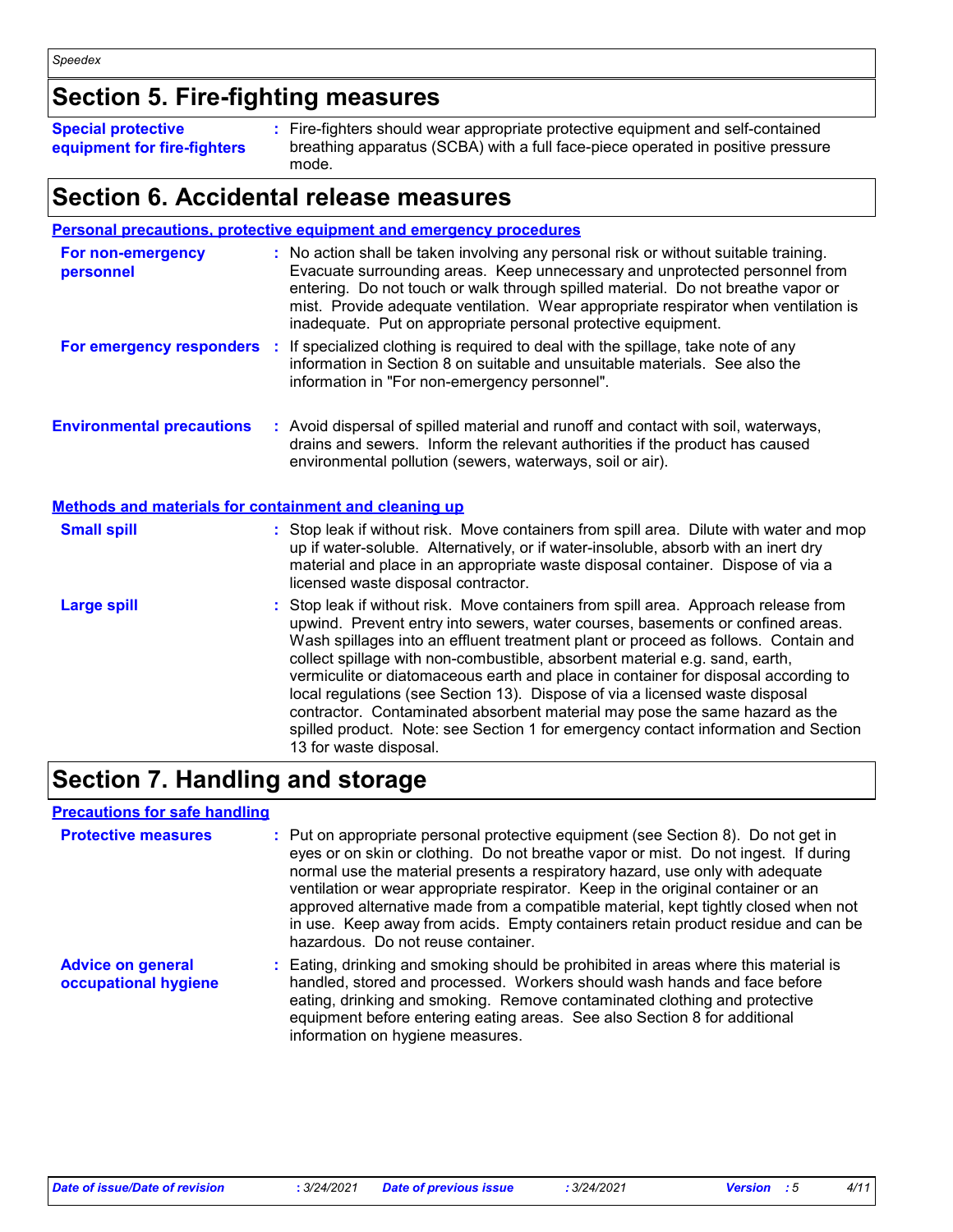# **Section 7. Handling and storage**

|                          | <b>Conditions for safe storage, :</b> Store in accordance with local regulations. Store in original container protected                                                                                                                                                                                                                                                                                                                      |
|--------------------------|----------------------------------------------------------------------------------------------------------------------------------------------------------------------------------------------------------------------------------------------------------------------------------------------------------------------------------------------------------------------------------------------------------------------------------------------|
| including any            | from direct sunlight in a dry, cool and well-ventilated area, away from incompatible                                                                                                                                                                                                                                                                                                                                                         |
| <b>incompatibilities</b> | materials (see Section 10) and food and drink. Store locked up. Separate from<br>acids. Keep container tightly closed and sealed until ready for use. Containers that<br>have been opened must be carefully resealed and kept upright to prevent leakage.<br>Do not store in unlabeled containers. Use appropriate containment to avoid<br>environmental contamination. See Section 10 for incompatible materials before<br>handling or use. |

# **Section 8. Exposure controls/personal protection**

#### **Control parameters**

| <b>Ingredient name</b>    | <b>Exposure limits</b>                                                                                  |
|---------------------------|---------------------------------------------------------------------------------------------------------|
| 2-(2-butoxyethoxy)ethanol | CA Ontario Provincial (Canada, 1/2018).<br>TWA: 10 ppm 8 hours. Form: Inhalable<br>fraction and vapour. |

| <b>Appropriate engineering</b><br><b>controls</b> | : If user operations generate dust, fumes, gas, vapor or mist, use process enclosures,<br>local exhaust ventilation or other engineering controls to keep worker exposure to<br>airborne contaminants below any recommended or statutory limits.                                                                                                                                                                                                                                                                                                                                                                        |
|---------------------------------------------------|-------------------------------------------------------------------------------------------------------------------------------------------------------------------------------------------------------------------------------------------------------------------------------------------------------------------------------------------------------------------------------------------------------------------------------------------------------------------------------------------------------------------------------------------------------------------------------------------------------------------------|
| <b>Environmental exposure</b><br>controls         | : Emissions from ventilation or work process equipment should be checked to ensure<br>they comply with the requirements of environmental protection legislation. In some<br>cases, fume scrubbers, filters or engineering modifications to the process<br>equipment will be necessary to reduce emissions to acceptable levels.                                                                                                                                                                                                                                                                                         |
| <b>Individual protection measures</b>             |                                                                                                                                                                                                                                                                                                                                                                                                                                                                                                                                                                                                                         |
| <b>Hygiene measures</b>                           | : Wash hands, forearms and face thoroughly after handling chemical products, before<br>eating, smoking and using the lavatory and at the end of the working period.<br>Appropriate techniques should be used to remove potentially contaminated clothing.<br>Wash contaminated clothing before reusing. Ensure that eyewash stations and<br>safety showers are close to the workstation location.                                                                                                                                                                                                                       |
| <b>Eye/face protection</b>                        | : Safety eyewear complying with an approved standard should be used when a risk<br>assessment indicates this is necessary to avoid exposure to liquid splashes, mists,<br>gases or dusts. If contact is possible, the following protection should be worn,<br>unless the assessment indicates a higher degree of protection: chemical splash<br>goggles and/or face shield. If inhalation hazards exist, a full-face respirator may be<br>required instead. Recommended: splash goggles                                                                                                                                 |
| <b>Skin protection</b>                            |                                                                                                                                                                                                                                                                                                                                                                                                                                                                                                                                                                                                                         |
| <b>Hand protection</b>                            | Chemical-resistant, impervious gloves complying with an approved standard should<br>be worn at all times when handling chemical products if a risk assessment indicates<br>this is necessary. Considering the parameters specified by the glove manufacturer,<br>check during use that the gloves are still retaining their protective properties. It<br>should be noted that the time to breakthrough for any glove material may be<br>different for different glove manufacturers. In the case of mixtures, consisting of<br>several substances, the protection time of the gloves cannot be accurately<br>estimated. |
| <b>Body protection</b>                            | : Personal protective equipment for the body should be selected based on the task<br>being performed and the risks involved and should be approved by a specialist<br>before handling this product.                                                                                                                                                                                                                                                                                                                                                                                                                     |
| <b>Other skin protection</b>                      | : Appropriate footwear and any additional skin protection measures should be<br>selected based on the task being performed and the risks involved and should be<br>approved by a specialist before handling this product.                                                                                                                                                                                                                                                                                                                                                                                               |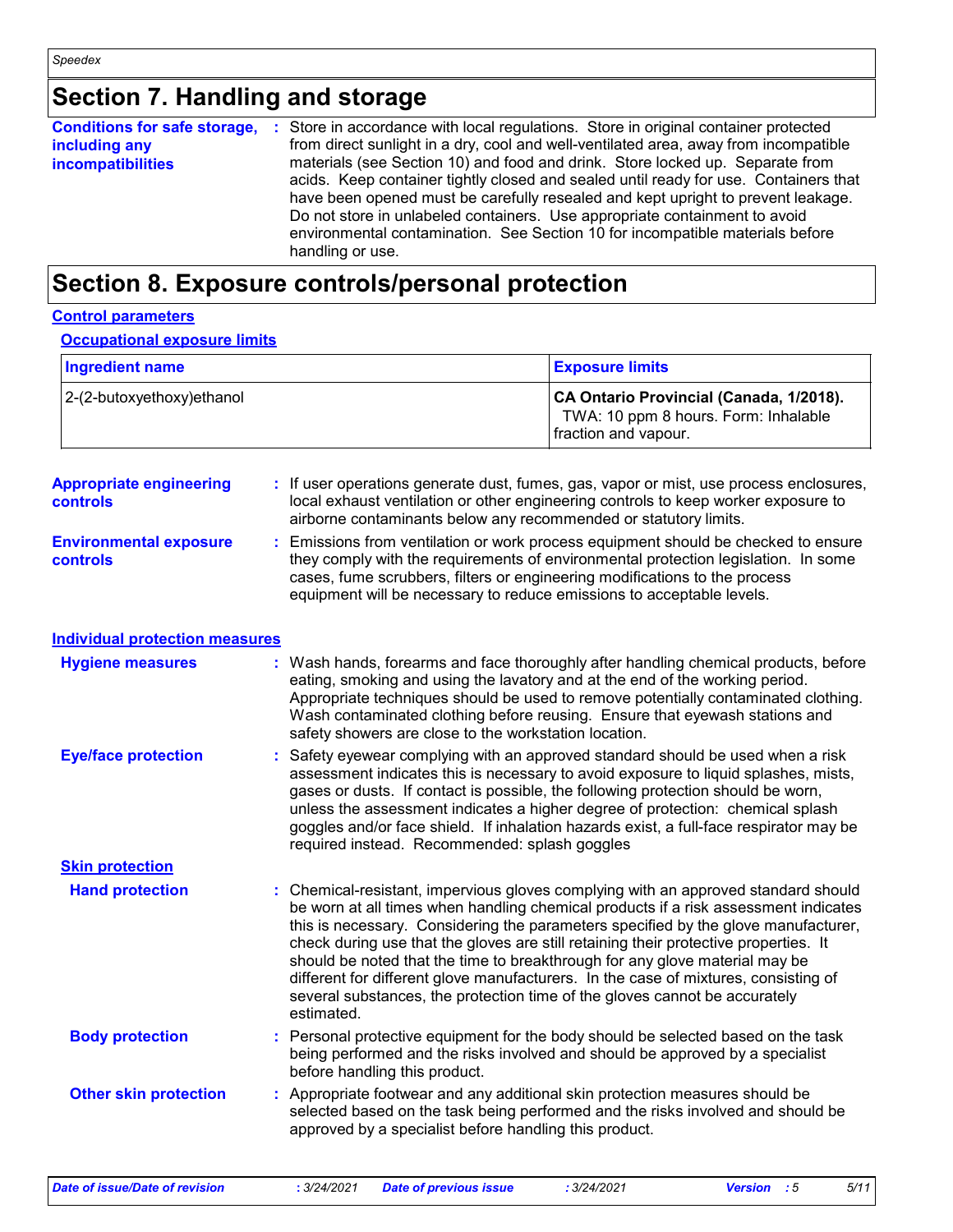### **Section 8. Exposure controls/personal protection**

#### **Respiratory protection :**

: Based on the hazard and potential for exposure, select a respirator that meets the appropriate standard or certification. Respirators must be used according to a respiratory protection program to ensure proper fitting, training, and other important aspects of use.

### **Section 9. Physical and chemical properties**

| <b>Appearance</b>                                 |    |                                                                      |
|---------------------------------------------------|----|----------------------------------------------------------------------|
| <b>Physical state</b>                             |    | $:$ Liquid.                                                          |
| <b>Color</b>                                      |    | : Green.                                                             |
| Odor                                              |    | Minty.                                                               |
| <b>Odor threshold</b>                             |    | $:$ Not available.                                                   |
| pH                                                |    | 12 to 13                                                             |
| <b>Melting point</b>                              |    | : Not available.                                                     |
| <b>Boiling point</b>                              |    | : Not available.                                                     |
| <b>Flash point</b>                                |    | : Closed cup: $>100^{\circ}$ C ( $>212^{\circ}$ F)                   |
| <b>Evaporation rate</b>                           |    | : Not available.                                                     |
| <b>Flammability (solid, gas)</b>                  |    | : Not available.                                                     |
| Lower and upper explosive<br>(flammable) limits   |    | : Not available.                                                     |
| <b>Vapor pressure</b>                             |    | : Not available.                                                     |
| <b>Vapor density</b>                              |    | : Not available.                                                     |
| <b>Relative density</b>                           | t. | 1.0066                                                               |
| <b>Solubility</b>                                 |    | Easily soluble in the following materials: cold water and hot water. |
| <b>Solubility in water</b>                        |    | : Not available.                                                     |
| <b>Partition coefficient: n-</b><br>octanol/water |    | : Not available.                                                     |
| <b>Auto-ignition temperature</b>                  |    | : Not available.                                                     |
| <b>Decomposition temperature</b>                  |    | $:$ Not available.                                                   |
| <b>Viscosity</b>                                  |    | : Not available.                                                     |
| Flow time (ISO 2431)                              |    | : Not available.                                                     |

### **Section 10. Stability and reactivity**

| <b>Reactivity</b>                            | : No specific test data related to reactivity available for this product or its ingredients.              |
|----------------------------------------------|-----------------------------------------------------------------------------------------------------------|
| <b>Chemical stability</b>                    | : The product is stable.                                                                                  |
| <b>Possibility of hazardous</b><br>reactions | : Under normal conditions of storage and use, hazardous reactions will not occur.                         |
| <b>Conditions to avoid</b>                   | : No specific data.                                                                                       |
| <b>Incompatible materials</b>                | : Not available.                                                                                          |
| <b>Hazardous decomposition</b><br>products   | : Under normal conditions of storage and use, hazardous decomposition products<br>should not be produced. |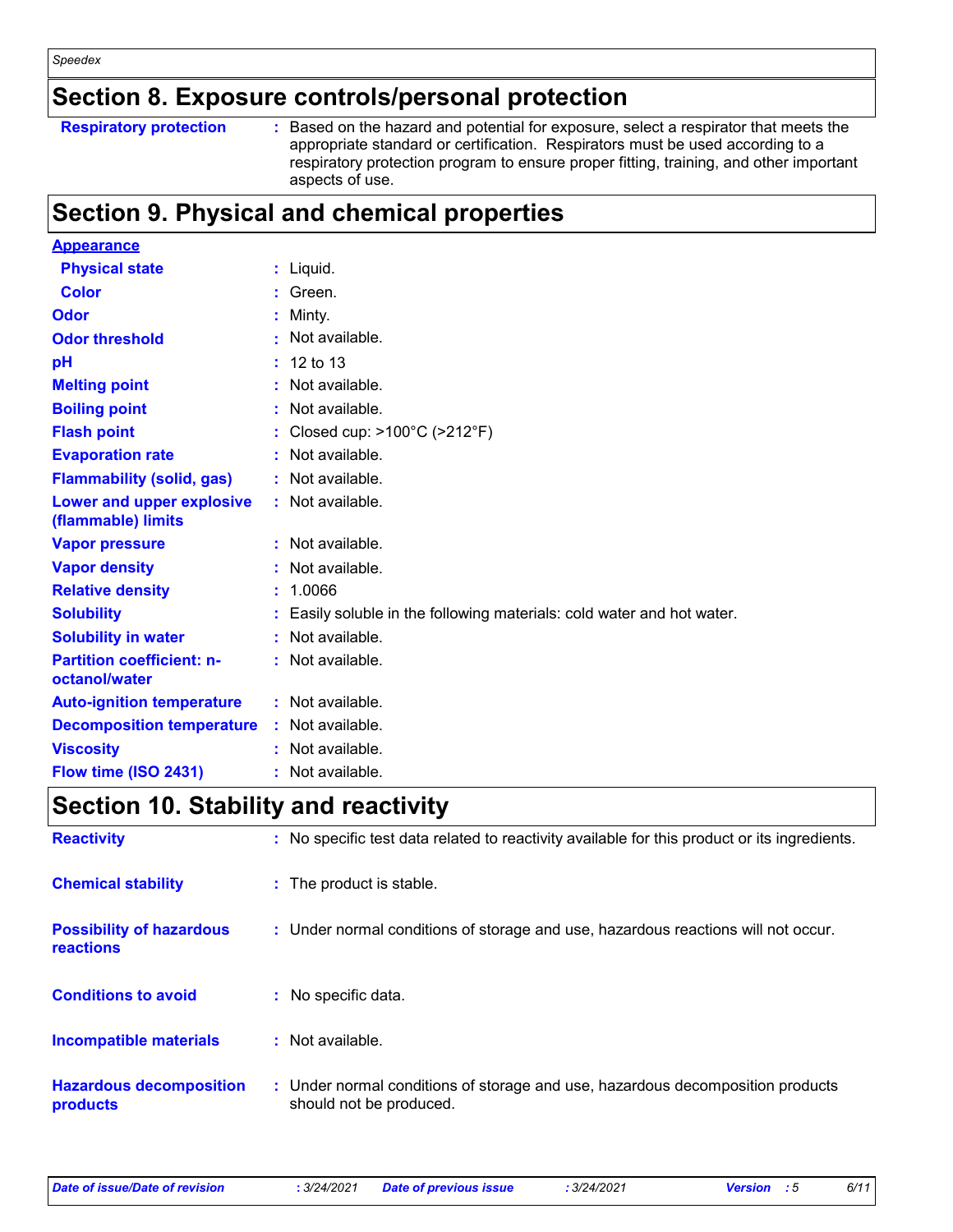# **Section 11. Toxicological information**

#### **Information on toxicological effects**

#### **Acute toxicity**

| <b>Product/ingredient name</b> | <b>Besult</b>            | <b>Species</b> | <b>Dose</b>              | <b>Exposure</b> |
|--------------------------------|--------------------------|----------------|--------------------------|-----------------|
| 2-(2-butoxyethoxy)ethanol      | LD50 Dermal<br>LD50 Oral | Rabbit<br>Rat  | 2700 mg/kg<br>4500 mg/kg |                 |

#### **Irritation/Corrosion**

| <b>Product/ingredient name</b> | <b>Result</b>            | <b>Species</b> | <b>Score</b> | <b>Exposure</b>            | <b>Observation</b> |
|--------------------------------|--------------------------|----------------|--------------|----------------------------|--------------------|
| $2-(2-butoxyethoxy)ethanol$    | Eyes - Moderate irritant | Rabbit         |              | 124 hours 20<br>milligrams |                    |
|                                | Eyes - Severe irritant   | Rabbit         |              | 20 milligrams  -           |                    |

#### **Sensitization**

Not available.

#### **Mutagenicity**

Not available.

#### **Carcinogenicity**

Not available.

#### **Reproductive toxicity**

Not available.

#### **Teratogenicity**

Not available.

#### **Specific target organ toxicity (single exposure)**

Not available.

#### **Specific target organ toxicity (repeated exposure)**

Not available.

#### **Aspiration hazard**

Not available.

| Information on the likely<br>routes of exposure | : Routes of entry anticipated: Oral, Dermal, Inhalation.                            |
|-------------------------------------------------|-------------------------------------------------------------------------------------|
| <b>Potential acute health effects</b>           |                                                                                     |
| <b>Eye contact</b>                              | : Causes serious eye damage.                                                        |
| <b>Inhalation</b>                               | : No known significant effects or critical hazards.                                 |
| <b>Skin contact</b>                             | : Causes severe burns.                                                              |
| <b>Ingestion</b>                                | : No known significant effects or critical hazards.                                 |
|                                                 | <b>Symptoms related to the physical, chemical and toxicological characteristics</b> |
| <b>Eye contact</b>                              | : Adverse symptoms may include the following:<br>pain<br>watering<br>redness        |
| <b>Inhalation</b>                               | : No specific data.                                                                 |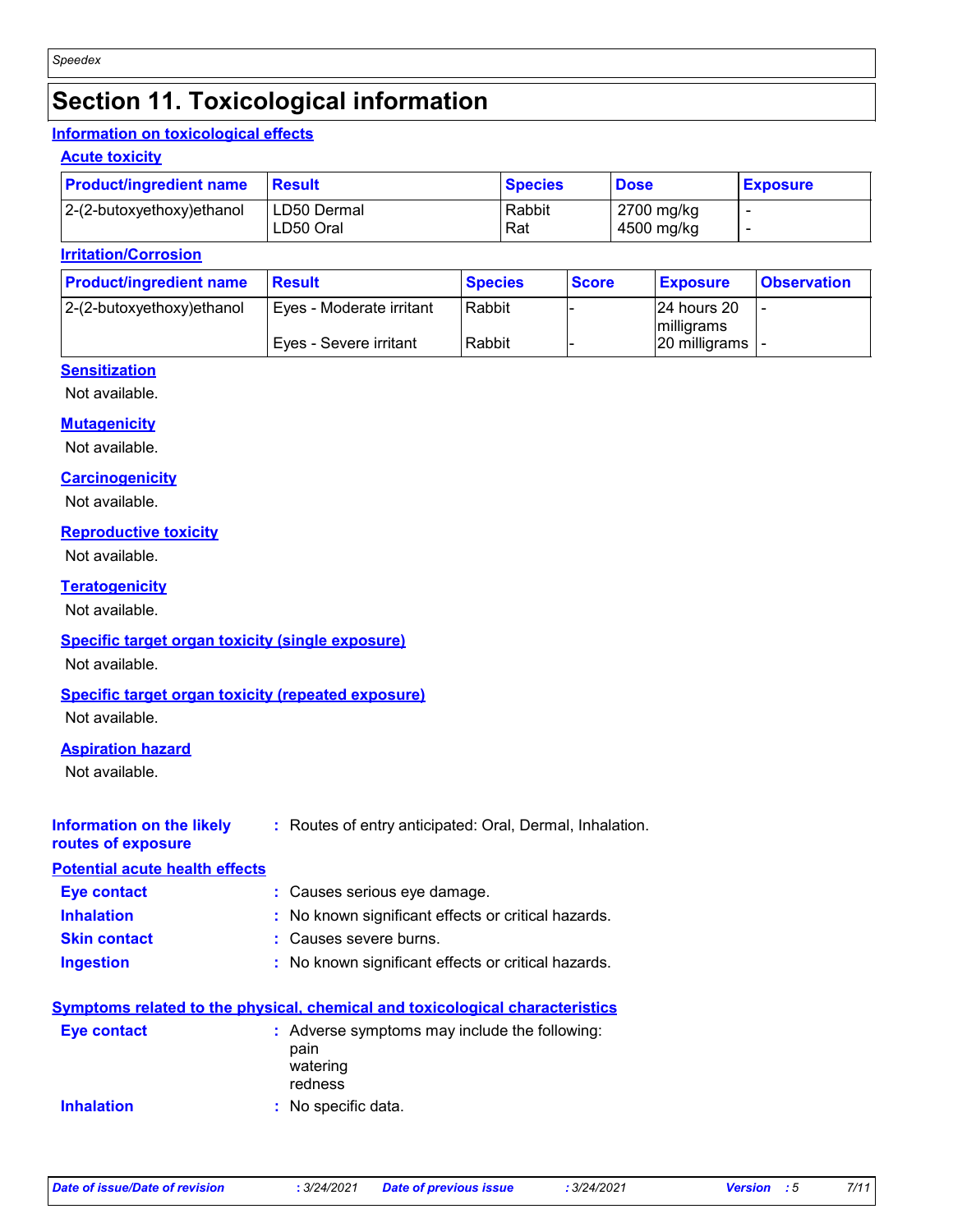# **Section 11. Toxicological information**

| <b>Skin contact</b>                               | : Adverse symptoms may include the following:<br>pain or irritation<br>redness           |
|---------------------------------------------------|------------------------------------------------------------------------------------------|
|                                                   | blistering may occur                                                                     |
| <b>Ingestion</b>                                  | : Adverse symptoms may include the following:<br>stomach pains                           |
|                                                   | Delayed and immediate effects and also chronic effects from short and long term exposure |
| <b>Short term exposure</b>                        |                                                                                          |
| <b>Potential immediate</b><br>effects             | : Not available.                                                                         |
| <b>Potential delayed effects</b>                  | : Not available.                                                                         |
| <b>Long term exposure</b>                         |                                                                                          |
| <b>Potential immediate</b><br>effects             | : Not available.                                                                         |
| <b>Potential delayed effects : Not available.</b> |                                                                                          |
| <b>Potential chronic health effects</b>           |                                                                                          |
| Not available.                                    |                                                                                          |
| <b>General</b>                                    | : No known significant effects or critical hazards.                                      |
| <b>Carcinogenicity</b>                            | : No known significant effects or critical hazards.                                      |
| <b>Mutagenicity</b>                               | : No known significant effects or critical hazards.                                      |
| <b>Teratogenicity</b>                             | : No known significant effects or critical hazards.                                      |
| <b>Developmental effects</b>                      | : No known significant effects or critical hazards.                                      |
| <b>Fertility effects</b>                          | : No known significant effects or critical hazards.                                      |
|                                                   |                                                                                          |

#### **Numerical measures of toxicity**

**Acute toxicity estimates**

Not available.

# **Section 12. Ecological information**

#### **Toxicity**

| <b>Product/ingredient name</b> | <b>Result</b>                       | <b>Species</b>                    | <b>Exposure</b> |
|--------------------------------|-------------------------------------|-----------------------------------|-----------------|
| $ 2-(2-butoxyethoxy)$ ethanol  | Acute LC50 1300000 µg/l Fresh water | <b>Fish - Lepomis macrochirus</b> | 96 hours        |

#### **Persistence and degradability**

Not available.

#### **Bioaccumulative potential**

| <b>Product/ingredient name</b> LogP <sub>ow</sub> | <b>BCF</b> | <b>Potential</b> |
|---------------------------------------------------|------------|------------------|
| 2-(2-butoxyethoxy)ethanol                         |            | low              |

#### **Mobility in soil**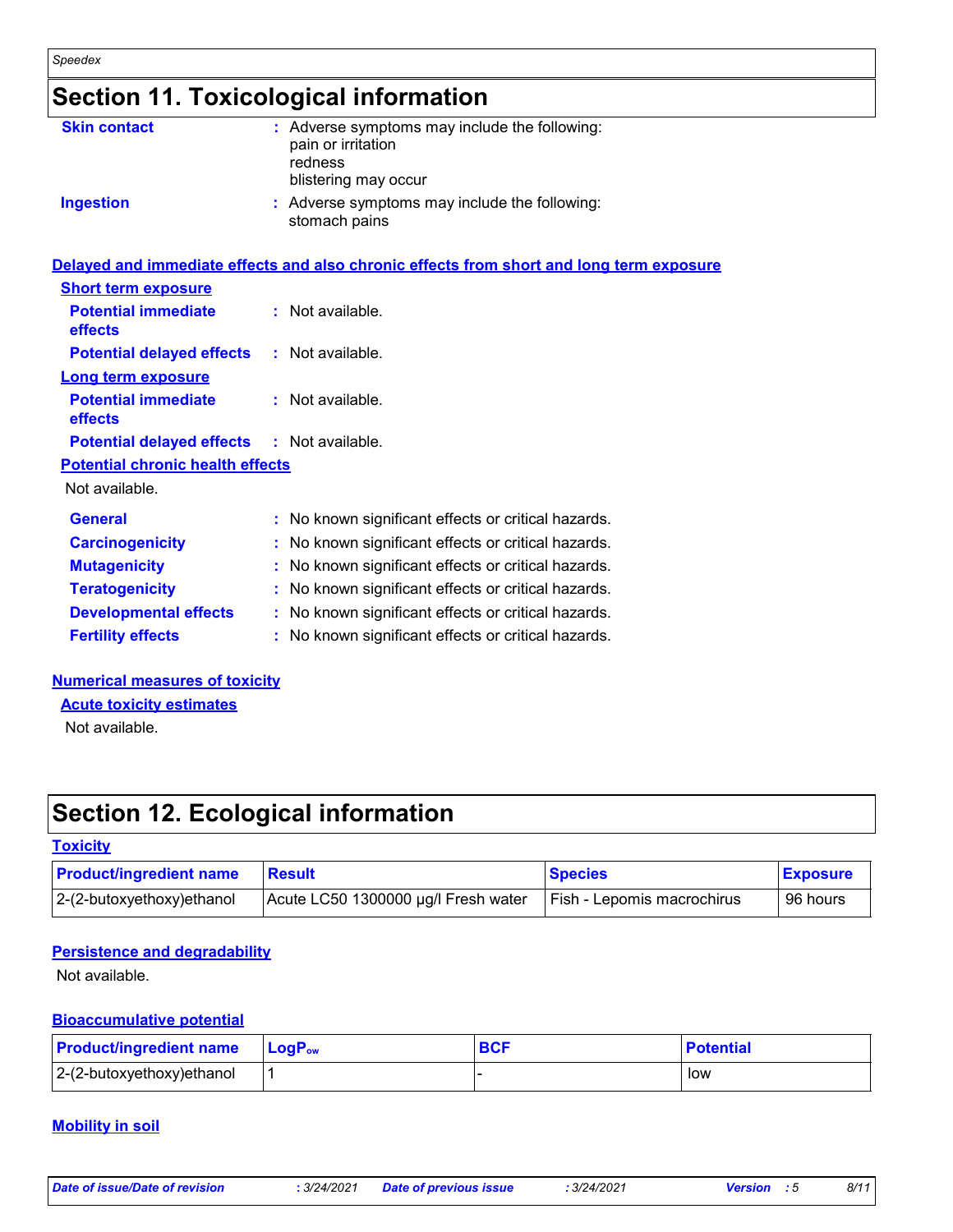# **Section 12. Ecological information**

**Soil/water partition coefficient (KOC)**

**:** Not available.

**Other adverse effects** : No known significant effects or critical hazards.

### **Section 13. Disposal considerations**

The generation of waste should be avoided or minimized wherever possible. Disposal of this product, solutions and any by-products should at all times comply with the requirements of environmental protection and waste disposal legislation and any regional local authority requirements. Dispose of surplus and nonrecyclable products via a licensed waste disposal contractor. Waste should not be disposed of untreated to the sewer unless fully compliant with the requirements of all authorities with jurisdiction. Waste packaging should be recycled. Incineration or landfill should only be considered when recycling is not feasible. This material and its container must be disposed of in a safe way. Care should be taken when handling emptied containers that have not been cleaned or rinsed out. Empty containers or liners may retain some product residues. Avoid dispersal of spilled material and runoff and contact with soil, waterways, drains and sewers. **Disposal methods :**

### **Section 14. Transport information**

|                                        | <b>TDG</b><br><b>Classification</b>                | <b>DOT</b><br><b>Classification</b>               | <b>ADR/RID</b>                                    | <b>IMDG</b>                                       | <b>IATA</b>                                       |
|----------------------------------------|----------------------------------------------------|---------------------------------------------------|---------------------------------------------------|---------------------------------------------------|---------------------------------------------------|
| <b>UN number</b>                       | <b>UN1760</b>                                      | <b>UN1760</b>                                     | <b>UN1760</b>                                     | <b>UN1760</b>                                     | <b>UN1760</b>                                     |
| <b>UN proper</b><br>shipping name      | Corrosive liquid, n.<br>o.s. (sodium<br>hydroxide) | Corrosive liquid,<br>n.o.s. (sodium<br>hydroxide) | Corrosive liquid,<br>n.o.s. (sodium<br>hydroxide) | Corrosive liquid,<br>n.o.s. (sodium<br>hydroxide) | Corrosive liquid,<br>n.o.s. (sodium<br>hydroxide) |
| <b>Transport</b><br>hazard class(es)   | 8<br>مختم کند                                      | 8<br><b>CORROSIVE</b>                             | 8<br>مختلف کنند                                   | 8<br>مختلف کنند                                   | 8<br>مجنے کے لئے                                  |
| <b>Packing group</b>                   | $\mathbf{II}$                                      | Ш                                                 | Ш                                                 | Ш                                                 | Ш                                                 |
| <b>Environmental</b><br><b>hazards</b> | No.                                                | No.                                               | No.                                               | No.                                               | No.                                               |

**Additional information**

| <b>TDG Classification</b> | : Product classified as per the following sections of the Transportation of Dangerous |
|---------------------------|---------------------------------------------------------------------------------------|
|                           | Goods Regulations: 2.40-2.42 (Class 8).                                               |
|                           | <b>Explosive Limit and Limited Quantity Index 1</b>                                   |

| <b>DOT Classification</b> | : Limited quantity Yes. |
|---------------------------|-------------------------|
| <b>ADR/RID</b>            | : Tunnel code (E)       |
| <b>IMDG</b>               | : Limited quantity Yes. |
|                           |                         |
| <b>IATA</b>               | : Limited quantity Yes. |

-

**Special precautions for user Transport within user's premises:** always transport in closed containers that are **:** upright and secure. Ensure that persons transporting the product know what to do in the event of an accident or spillage.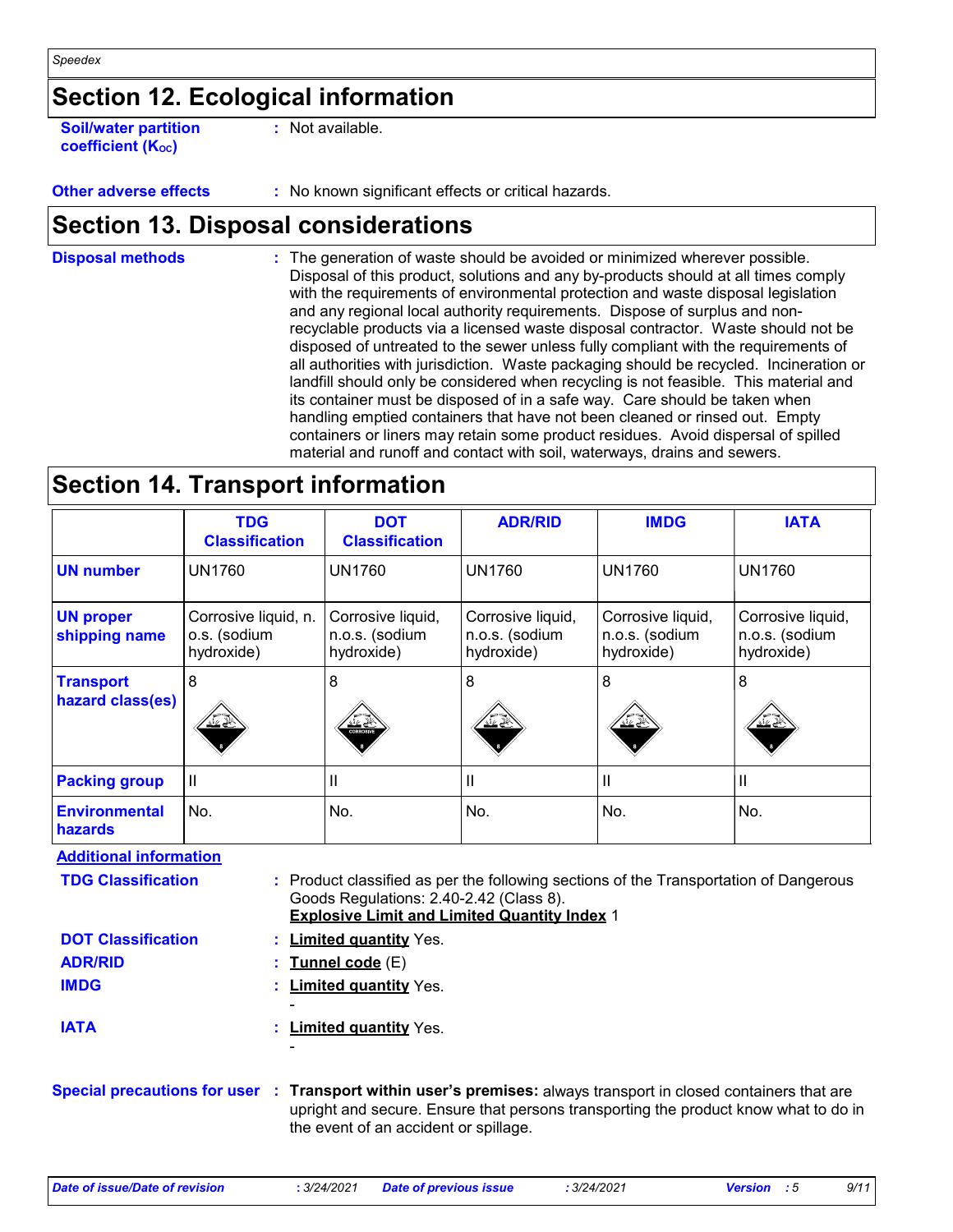# **Section 14. Transport information**

**Transport in bulk according to Annex II of MARPOL and the IBC Code :** Not available.

# **Section 15. Regulatory information**

#### **Canadian lists**

- The following components are listed: other glycol ethers and acetates (and their isomers) **Canadian NPRI :**
- **CEPA Toxic substances :** None of the components are listed.

#### **International regulations**

**Chemical Weapon Convention List Schedules I, II & III Chemicals**

Not listed.

#### **Montreal Protocol**

Not listed.

#### **Stockholm Convention on Persistent Organic Pollutants**

Not listed.

### **Rotterdam Convention on Prior Informed Consent (PIC)**

Not listed.

### **UNECE Aarhus Protocol on POPs and Heavy Metals**

Not listed.

#### **Inventory list**

| ------------------       |                                                                                      |
|--------------------------|--------------------------------------------------------------------------------------|
| <b>Australia</b>         | : Not determined.                                                                    |
| <b>Canada</b>            | : Not determined.                                                                    |
| <b>China</b>             | : Not determined.                                                                    |
| <b>Europe</b>            | : At least one component is not listed.                                              |
| <b>Japan</b>             | : Japan inventory (ENCS): Not determined.<br>Japan inventory (ISHL): Not determined. |
| <b>Malaysia</b>          | : Not determined                                                                     |
| <b>New Zealand</b>       | : Not determined.                                                                    |
| <b>Philippines</b>       | : Not determined.                                                                    |
| <b>Republic of Korea</b> | : Not determined.                                                                    |
| <b>Taiwan</b>            | : Not determined.                                                                    |
| <b>Thailand</b>          | : At least one component is not listed.                                              |
| <b>Turkey</b>            | : Not determined.                                                                    |
| <b>United States</b>     | : All components are listed or exempted.                                             |
| <b>Viet Nam</b>          | : Not determined.                                                                    |
|                          |                                                                                      |

### **Section 16. Other information**

| Date of printing<br>: 3/24/2021<br>: 3/24/2021<br>Date of issue/Date of<br>revision |
|-------------------------------------------------------------------------------------|
|                                                                                     |
|                                                                                     |
| Date of previous issue<br>: 3/24/2021                                               |
| <b>Version</b><br>: 5                                                               |